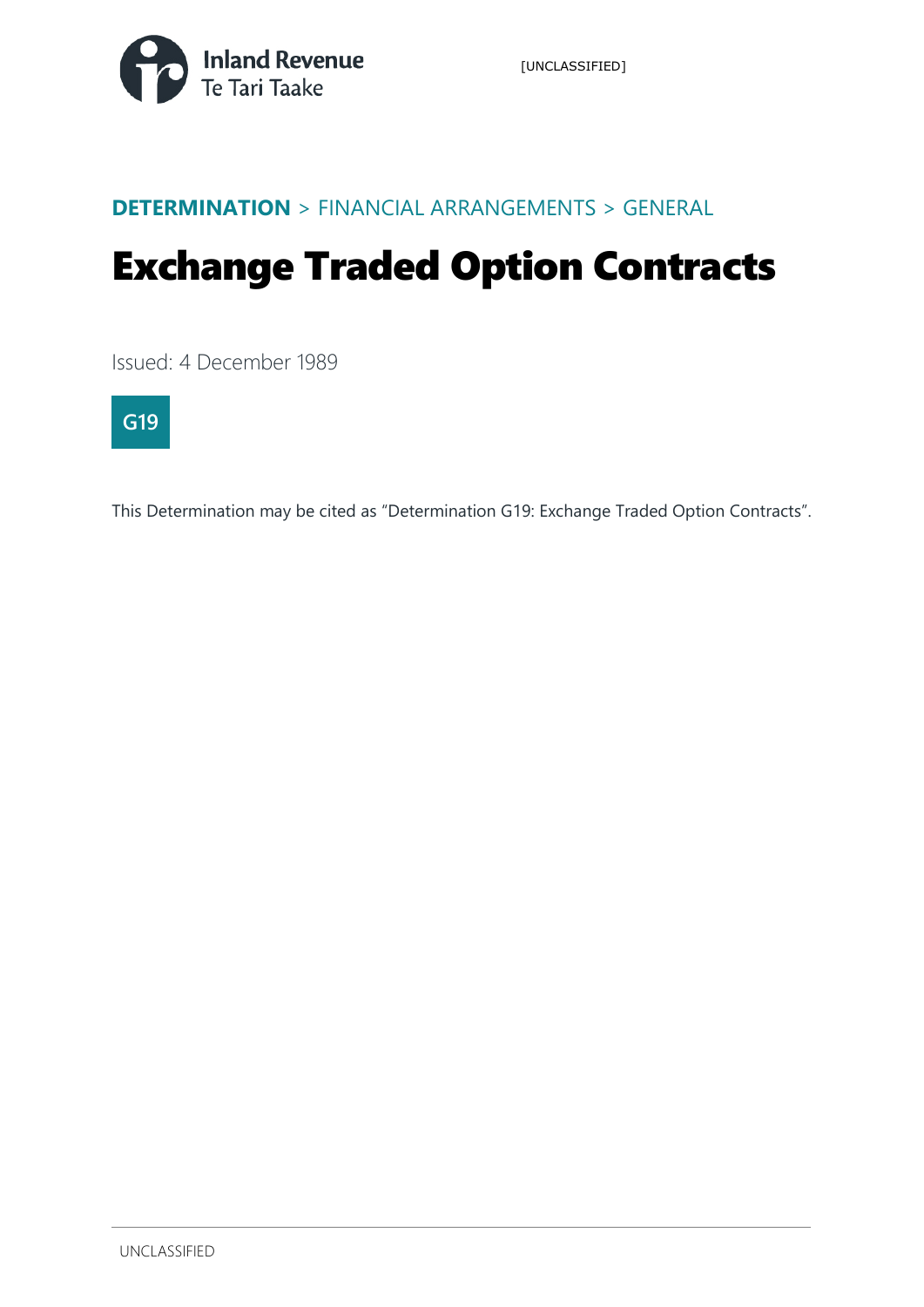[UNCLASSIFIED]



## 1 Explanation (which does not form part of the determination)

- 1. This determination is available for persons unable to use section 64C(4).
- 2. An option gives its owner the right, but not the obligation to buy or sell an underlying financial instrument, at a predetermined price at any time during a predetermined future period. For this right the owner of the option has to pay a premium, which is quoted on the exchange in points, to the seller/writer of the option. The owner of the option has the right to exercise the option at any date during the term of the option. The person who has the rights to exercise the option is the grantee of the option while the writer of the option is the grantor.
- 3. Markets, sources of information, and prices for an option contract are determined by reference to Determination G7B: New Zealand Futures and Options Markets, and Determination G18: International Futures and Option Markets.
- 4. The income derived or expenditure incurrred in relation to an option contract in an income year is the change in option value, taking account of transaction costs, as determined by the change in price of the option contract obtained in accordance with Clause 6(3) of Determination G7B: New Zealand Futures and Options Markets, and Determination G18: International and Futures and Option Markets.
- 5. This determination only applies to options traded on markets approved in Determination G7B: New Zealand Futures and Options Markets, or Determination G18: International Futures and Option Markets. Options outside the accruals regime, for example options on shares, are outside the scope of this determination.

# 2 Reference

This determination is made prusuant to section 64E(1)(b) of the Income Tax Act 1976.

# 3 Scope of Determination

This determination shall apply where it is necessary to calculate the income deemed to be derived or expenditure deemed to be incurred by a person in respect of a call option contract or a put option contract, traded on approved markets, to which the person becomes a party after the day on which this determination is signed.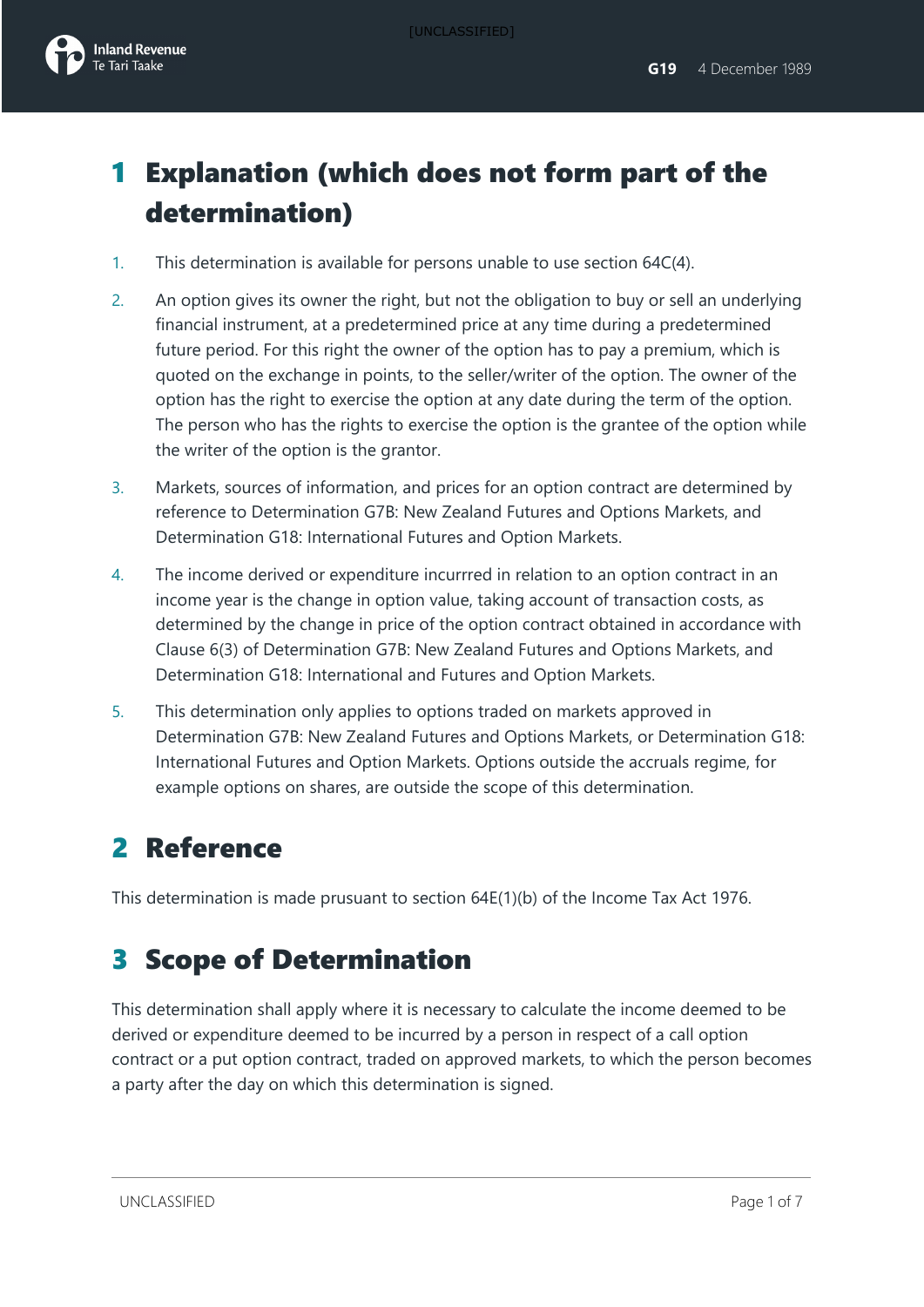### 4 Principle

- 1. An option that is exercised gives rise to a net gain or loss if the value at the exercise date of the underlying asset to which the option relates is different from the exercise price plus the premium. Similarly a net gain or loss will be made where a person closes out at a different price than that paid to acquire the option. A gain or loss will also be made where the option is allowed to lapse.
- 2. The net gain or loss on an option at balance date is the difference between:
	- (a) The—

(i) Purchase price of the option plus transaction costs incurred in acquiring the option, in the case of the person acquiring the option, if the option has been purchased since last balance date; or

(ii) Sale price of the option less transaction costs incurred in writing the option, in the case of the writer of the option, if the option has been written since last balance date; or

(iii) Net realisable value of the option as on the immediately preceding balance date, where the option contract had not been entered into in that income year; and

(b) The net realisable value of the option as at balance date.

### 5 Interpretation

1. In this determination, unless the context otherwise requires,—

Expressions used have the same meanings as in the Act and where a word or expression is given a particular meaning for the purposes of sections 64B to 64M of the Act it shall have the same meaning as in the said sections 64B to 64M:

"The Act" means the Income Tax Act 1976:

"Approved markets" are those markets approved in Determination G7B: New Zealand Futures and Options Markets, and Determination G18: International Futures and Option Markets:

"Call options" are an option to buy the underlying financial instrument, which in the case of option contracts approved in Determination G7B: New Zealand Futures and Options Markets, and Determination G18: International Futures and Option Markets, will be a futures contract: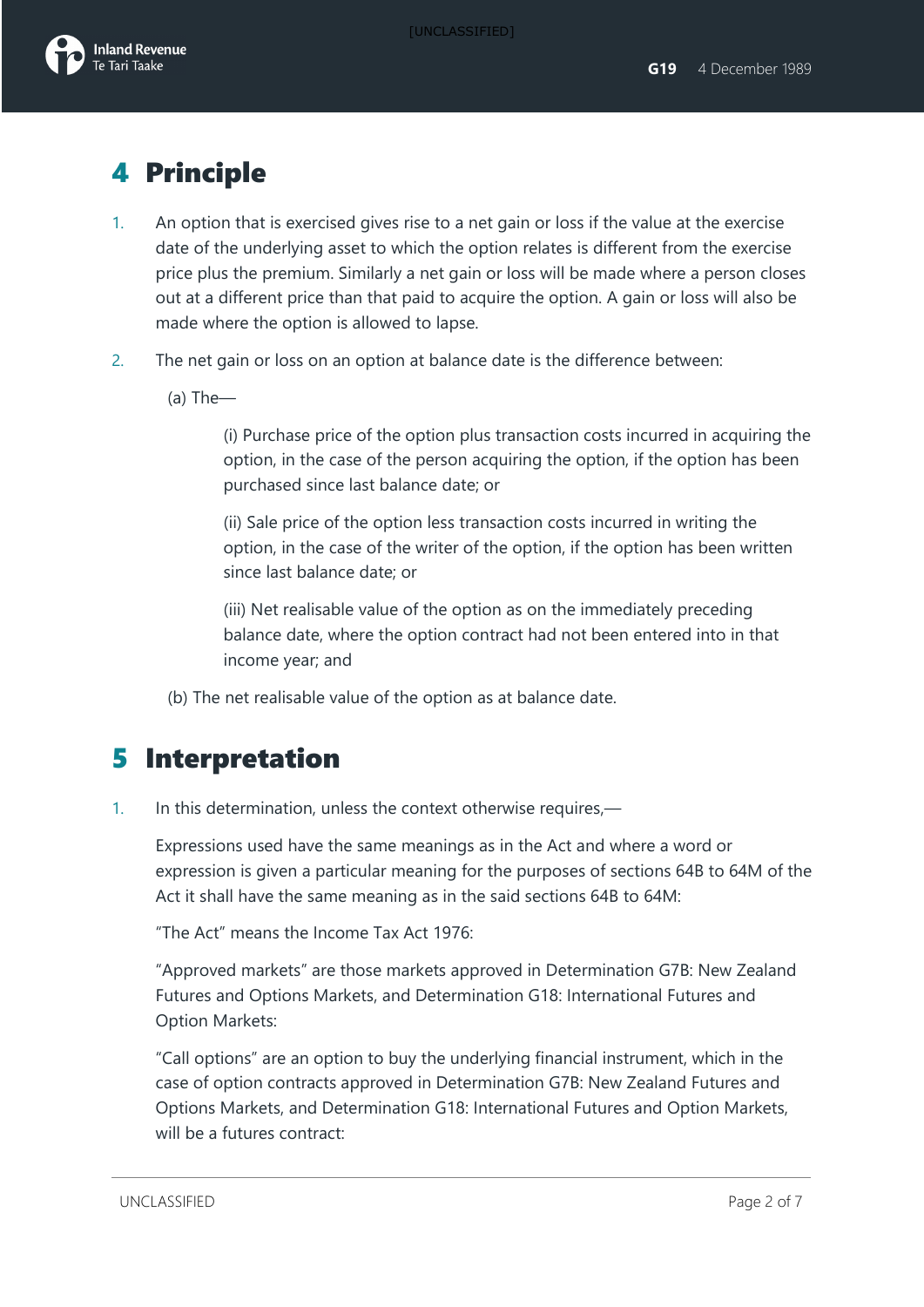

"Exchange traded option contract" means an option contract traded on an approved market:

"Exercise price" means the price at which the option may be exercised on the underlying futures contract:

"Net realisable value" means the market value of the option, as ascertained in accordance with Determination G7B: New Zealand Futures and Options Markets, and Determination G18: International Futures and Option Markets, less the direct costs associated with closing out, exercising, or lapsing the option. In the case of the writer of the option the net realisable value may be a negative value:

"Put options" are an option to sell the underlying financial instrument, which in the case of option contracts approved in Determination G7B: New Zealand Futures and Options Markets, and Determination G18: International Futures and Option Markets, will be a futures contract:

"Transaction costs" are those direct costs incurred in the purchase or sale of the option including, but not limited to, brokers fees and clearing house fees.

2. Any reference in this determination to another determination made by the Commissioner shall be construed as referring to any fresh determination made by the Commissioner to vary, rescind or extend that determination.

### 6 Method

1. The income derived or expenditure incurred in respect of an exchange traded option contract in any income year (other than an income year to which section 64F of the Act applies) is calculated using the following formula:

 $a - b$ 

where—

a is—

(i) In the case of the grantee of the option, the purchase price of the option, plus transaction costs incurred in entering into the option contract, if the option has been acquired in that income year; or

(ii) In the case of the grantor of the option, the sale price of the option, less transaction costs incurred in entering into the option contract, if the option was written in that income year, which amount shall be deemed to be a negative value; or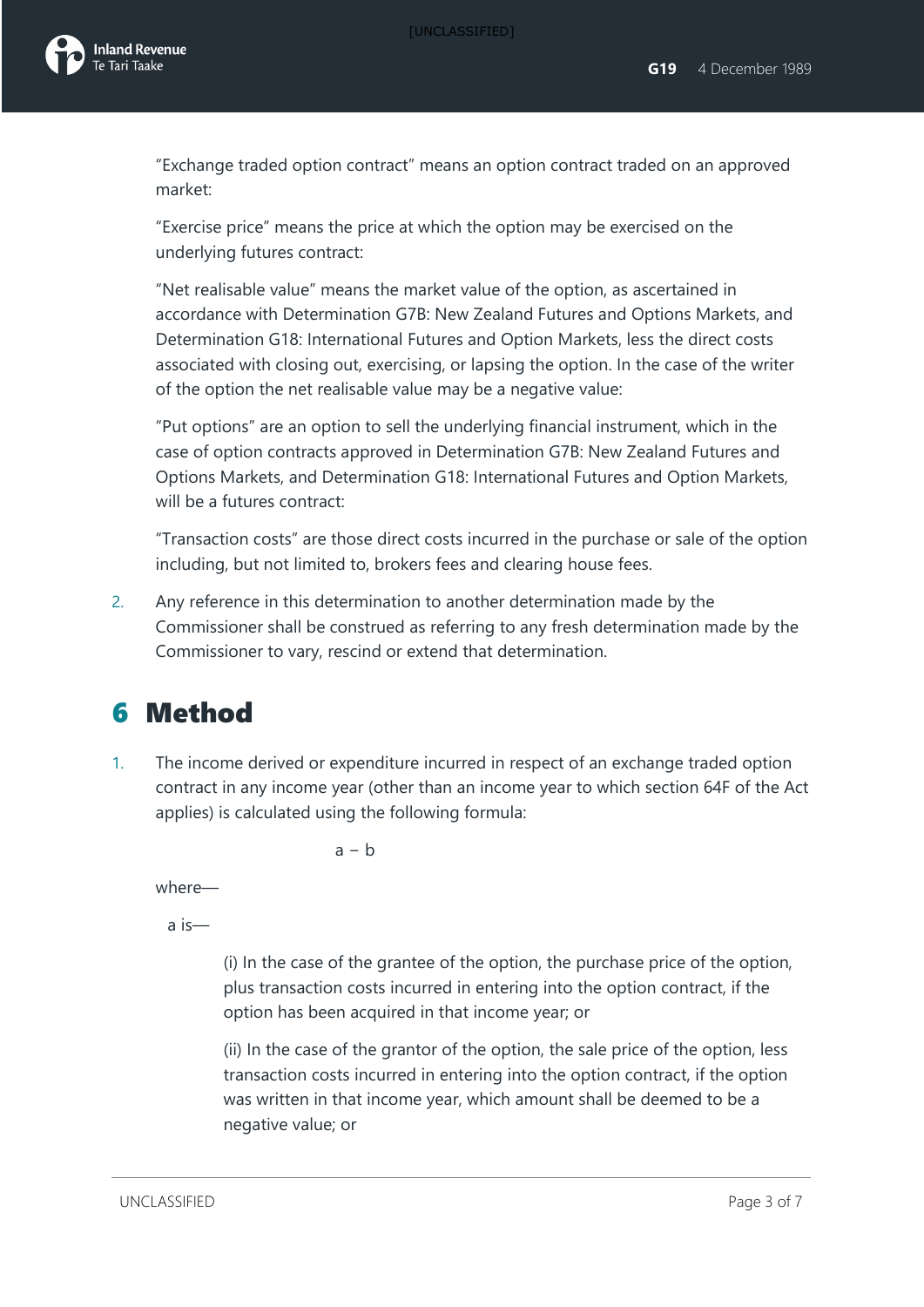(iii) The net realisable value of the option as on the immediately preceding balance date, if the option contract had not been entered into in that income year; and

b is the net realisable value of the option as balance date.

- 2. Where the amount calculated using the above formula is a positive amount it shall be deemed to be expenditure incurred in that income year.
- 3. Where the amount calculated using the above formula is a negative amount it shall be deemed to be income derived in that income year.

### 7 Examples

#### Example A

On 10 July 1989 a taxpayer believes that there will be a rise in interest rates. The taxpayer is not completely certain that this will happen so the taxpayer decides to purchase put options, so as to limit the risk.

On that day the futures price for a September 1989 90 Day Bank Bill Contract is 8700.

The taxpayer purchases five put options on 90 Day Bank Bill Option Contracts with a strike price of 8700. The option premuims for the five contracts total \$2,024.75 (11.57 [\$ value per point]  $\times$  35 [premium value in points] = 404.95 [premium value per contract]  $\times$  5 [no. of contracts]).

Commission and Clearing House fees for the five contracts total \$200.

The taxpayer has a 31 July balance date. On that date the price of a 90 Day Bank Accepted Bill Futures Contract has fallen, reflecting a rise in interest rates, to 8625.

The value of the five September 8700 put options has risen to \$4,628.00, reflecting a 45 point gain in the value of the put options. Transaction costs of closing out the contracts at the present value are \$230.

Income or expenditure is calculated as follows:

```
Using a − b
a = $2,224.75 (2,024.75 + 200)
b = $4,398.00 (4,628.00 − 230)
```
Therefore:

UNCLASSIFIED **Page 4 of 7**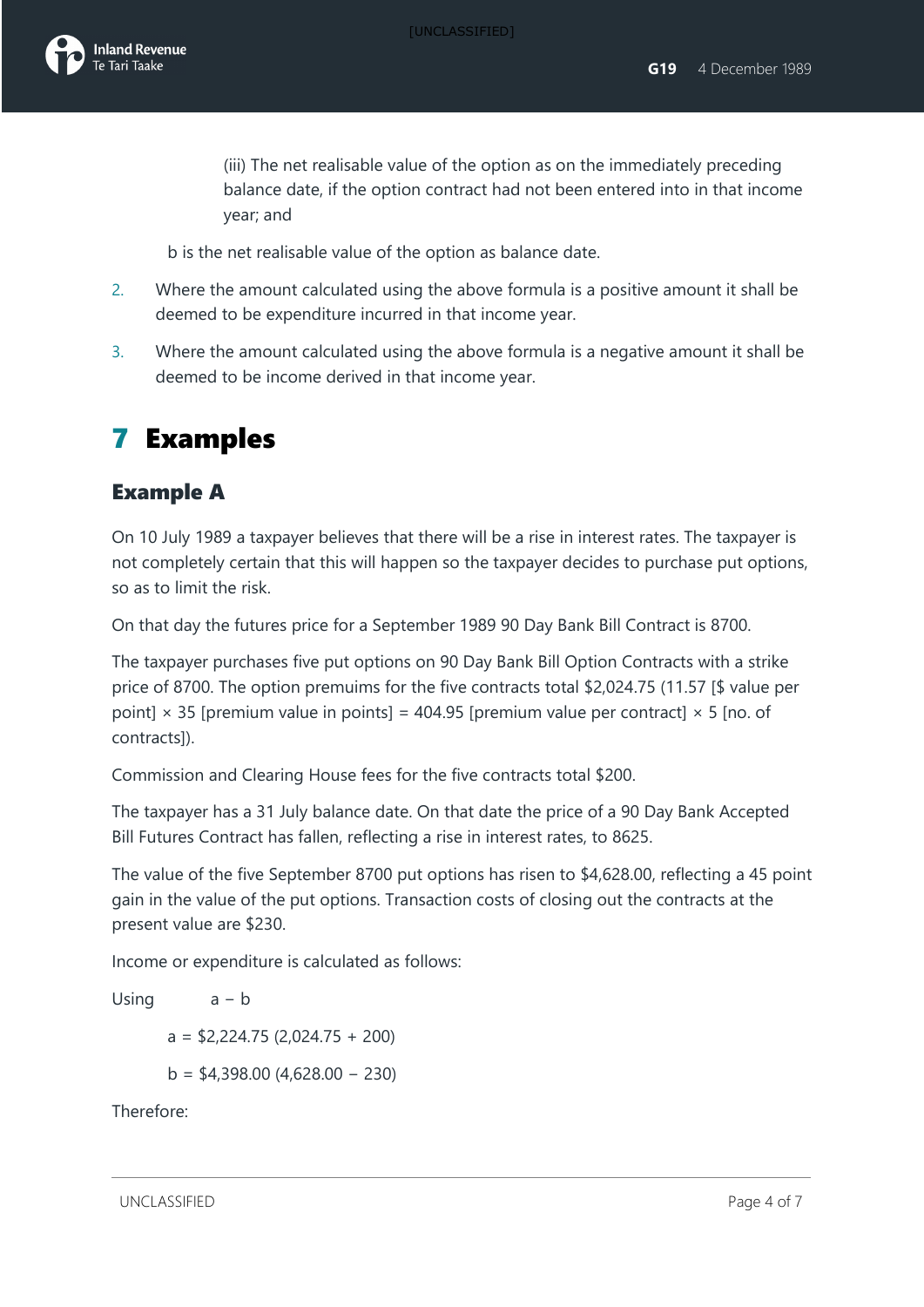

2,224.75 − 4,398.00

= −\$2,173.25 which is deemed to be income derived in the 1989 year.

#### Example B

On 24 January 1990 a taxpayer believes there will be a drop in interest rates. The taxpayer decides to write put options over 12 Five Year Government Stock Futures Contracts, which were trading at 8750, at an exercise price of 8775.

The option premiums for the 12 contracts total \$12,531.60 (34.81 [\$ value per point]  $\times$  30 [premium value in points] = \$1,044.30 [premium value per contract]  $\times$  12 [no. of contracts]).

Commission and Clearing House fees for the 12 contracts total \$430.

The taxpayer has a 28 February balance date. At the close of trading on that day Five Year Government Stock Futures Contracts are trading at 8700, reflecting a rise in interest rates.

The value of the twelve March 1990 8775 put options has risen to \$30,911.28 reflecting a 44 point loss in the value of the written put options. Transaction costs, if the contracts were closed out, are \$420.

Income or expenditure is calculated as follows:

Using  $a - b$  $a = $12,101.60$  $(12,531.60 - 430 = 12,101.60$  deemed a negative)  $b = $31.331.28$  $(-30.911.28)$  [this is a negative because it is a liability to the writer in this case]  $-420$ )

Therefore:

 $-12,101.60 - -31,331.28$ 

 $= 19,229.68$  which is deemed to be expenditure incurred in the 1990 income year.

#### Example C

On 22 May 1989 a taxpayer believes that the Barclays Share Index will increase value over the next few months. The taxpayer decides to purchase 6 call options on September 1989 Barclays Share Index Futures Contracts, which were trading at 1930, at an exercise price of 1950.

The option premiums for the 6 contracts total \$12,600.00 (20 [\$ value per point]  $\times$  105 [premium value in points] = \$2,100.00 [premium value per contract]  $\times$  6 [no. of contracts]).

Commission and Clearing House fees for the 6 contracts total \$210.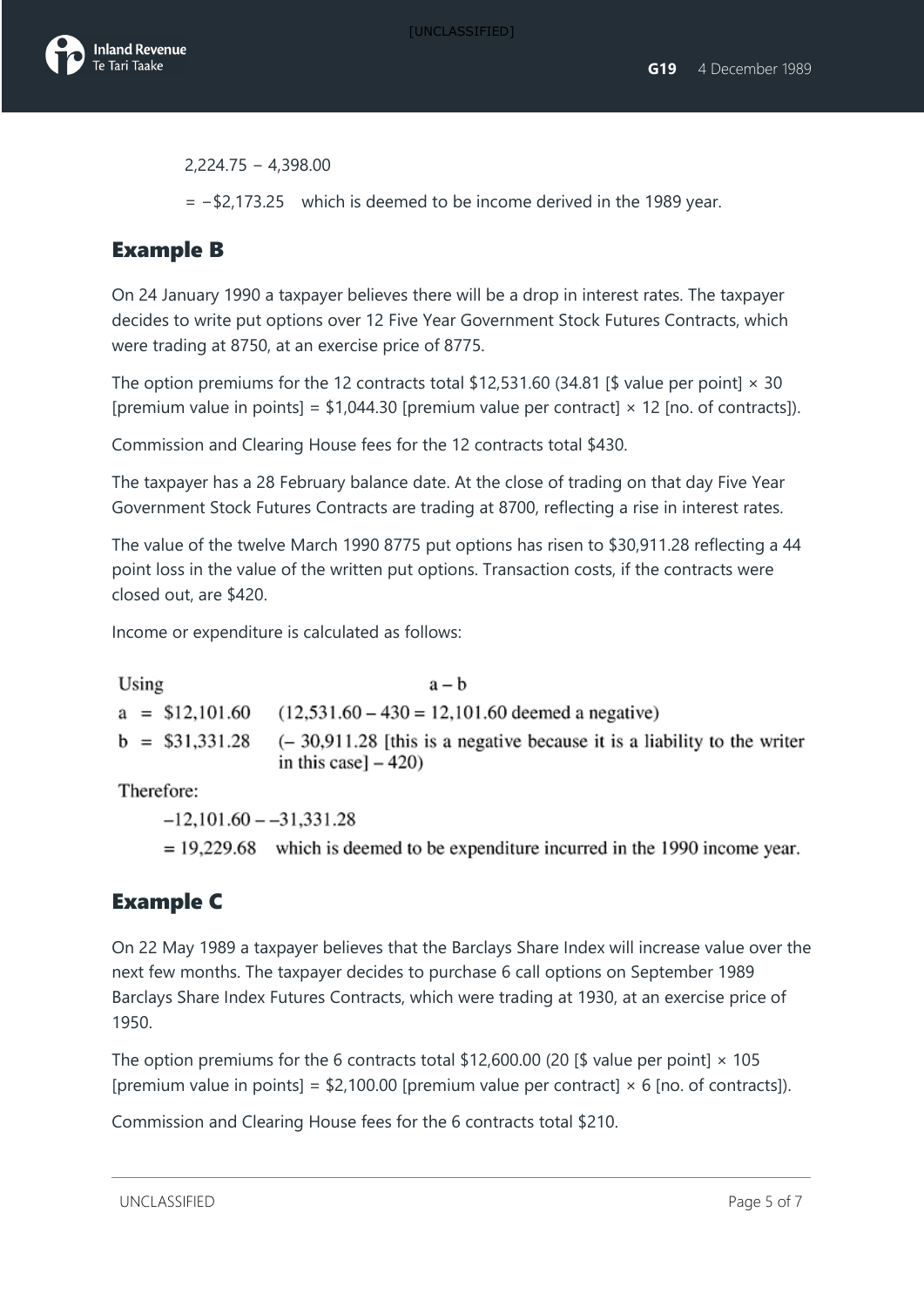The taxpayer has a 30 June balance date. At the close of trading on that day Barclays Share Index Option Contracts are trading at 1850, reflecting a drop in share values.

The value of the six September 1989 1950 call options has fallen to \$6,240.00 reflecting a drop in the premium value to \$52.00 points. Transaction costs, if the contracts were closed out, are \$210.

Income or expenditure is calculated as follows:

Using a − b

 $a = $12,810.00 (12,600.00 + 210)$ 

 $b = $6,030.00 (6,240.00 - 210)$ 

Therefore:

12,810.00 − 6,030.00

= \$6,780.00 which is deemed to be expenditure incurred in the 1989 income year.

#### Example D

On 20 December 1989 a taxpayer believes that the New Zealand Dollar is going to fall in value. The taxpayer writes 10 call options over March 1990 New Zealand Dollar Futures Contracts, which are trading at 5600, at an exercise price of 5650.

The option premiums for the 10 contracts total \$14,300.00 (10 [\$ value per point]  $\times$  143 [premium value in points] =  $$1,430.00$  [premium value per contract]  $\times$  10 [no. of contracts]).

Commission and Clearing House fees for the 10 contracts total \$400.

The taxpayer has a 31 December balance date. At the close of trading on the 29th December (last day of trading before balance date) New Zealand Dollar Futures Contracts are trading at 5550, reflecting a drop in the New Zealand Dollar.

The value of the ten March 1990 5650 call options has fallen to \$11,000.00 reflecting a drop in the point value to \$110.00. This is a gain in the value of the written call options. Transaction costs, if the contracts were to be closed out, are \$400.

Income or expenditure is calculated as follows: